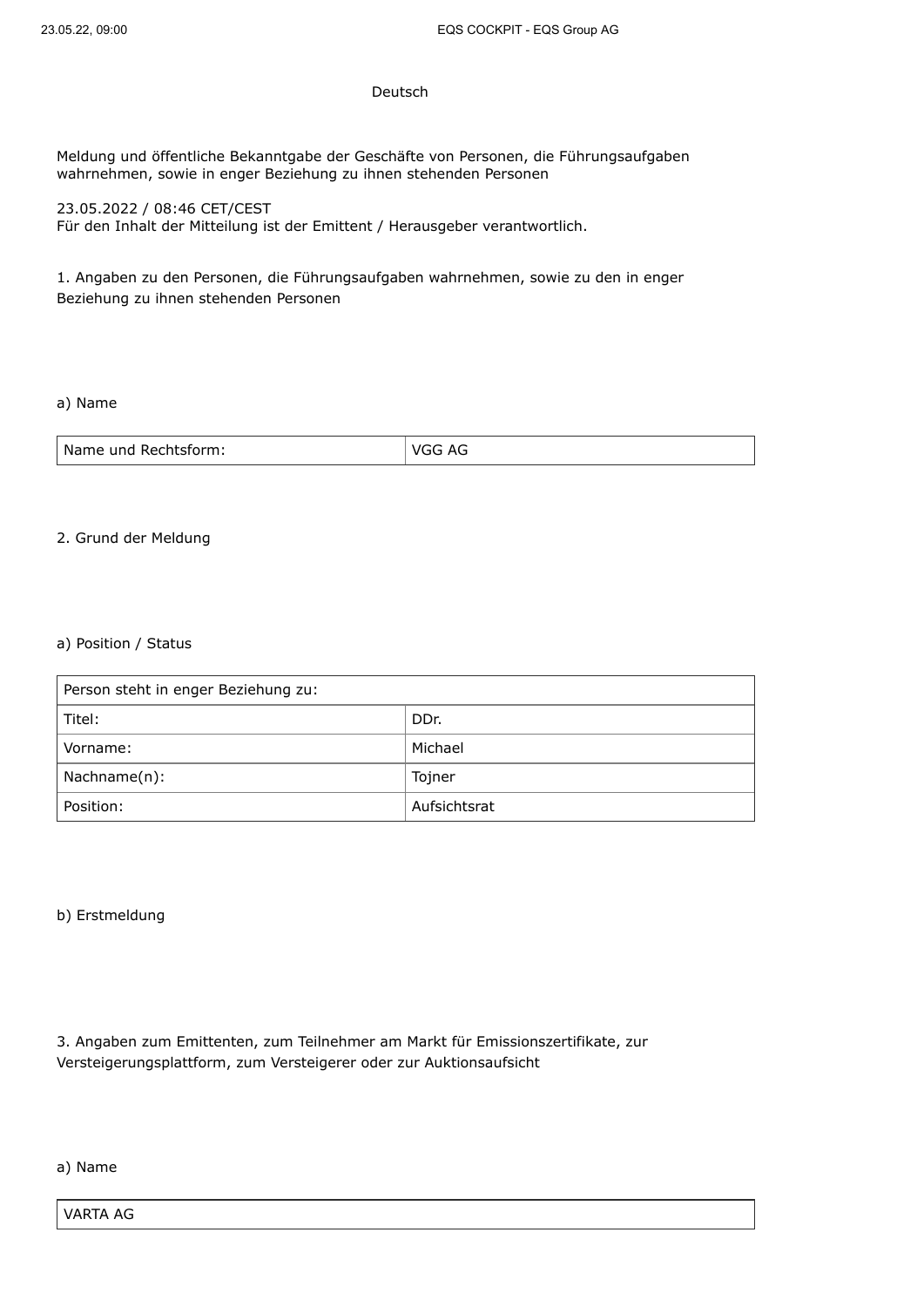b) LEI

### 529900E7KB95KOXBWP63

4. Angaben zum Geschäft/zu den Geschäften

#### a) Beschreibung des Finanzinstruments, Art des Instruments, Kennung

| l Art:             | Aktie        |
|--------------------|--------------|
| <sup>I</sup> ISIN: | DE000A0TGJ55 |

#### b) Art des Geschäfts

Veräußerung: Im Zusammenhang mit dem Börsengang der VARTA AG hat die VGG GmbH ein Mitarbeiterbeteiligungsprogramm (MSOP) zugunsten von Mitgliedern des Vorstandes und bestimmten Mitarbeitern der VARTA AG und ihren operativen Tochtergesellschaften aufgesetzt. Das Besondere an diesem MSOP ist, dass es ausschließlich aus Aktien des Großaktionärs VGG GmbH und nicht durch neue oder eigene Aktien der VARTA AG gespeist wird. Diese Meldung bezieht sich auf Optionsausübungen durch Mitarbeiter.

Geschäft i.R. eines Mitarbeiterbeteiligungsprogramms

## c) Preis(e) und Volumen

| Preis(e)  | Volumen       |
|-----------|---------------|
| 80,02 EUR | 80.020,00 EUR |

#### d) Aggregierte Informationen

| ' Preis   | l Aggregiertes Volumen |
|-----------|------------------------|
| 80,02 EUR | 80.020,00 EUR !        |

### e) Datum des Geschäfts

| 2022-05-20; UTC+2 |  |
|-------------------|--|
|                   |  |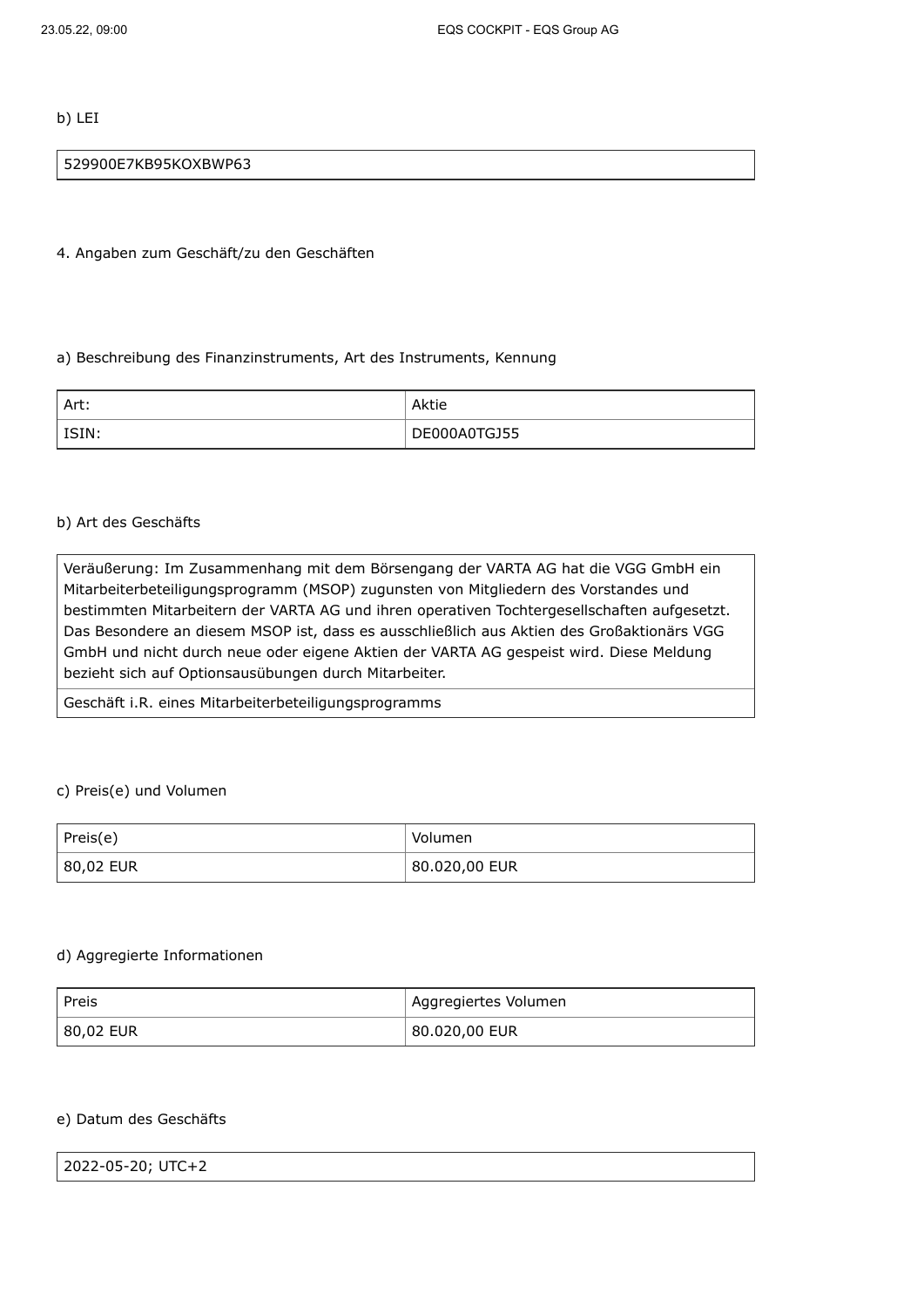f) Ort des Geschäfts

| Name: | 1 R.A<br>-<br>ᄾᄂ     |
|-------|----------------------|
| MIC:  | $- - -$<br>-<br>ᄾᄂᆝᅚ |

23.05.2022 CET/CEST Die DGAP Distributionsservices umfassen gesetzliche Meldepflichten, Corporate News/Finanznachrichten und Pressemitteilungen. Medienarchiv unter http://www.dgap.de

| Deutsch          |
|------------------|
| VARTA AG         |
| VARTA-Platz 1    |
| 73479 Ellwangen  |
| Deutschland      |
| www.varta-ag.com |
|                  |

Ende der Mitteilung and DGAP News-Service

75285 23.05.2022 CET/CEST

## Englisch

Notification and public disclosure of transactions by persons discharging managerial responsibilities and persons closely associated with them

23.05.2022 / 08:46 CET/CEST The issuer is solely responsible for the content of this announcement.

1. Details of the person discharging managerial responsibilities / person closely associated

a) Name

| VGG AG |
|--------|
|        |

## 2. Reason for the notification

## a) Position / status

| Person closely associated with: |         |
|---------------------------------|---------|
| Title:                          | DDr.    |
| l First name:                   | Michael |
| Last name(s):                   | Tojner  |
|                                 |         |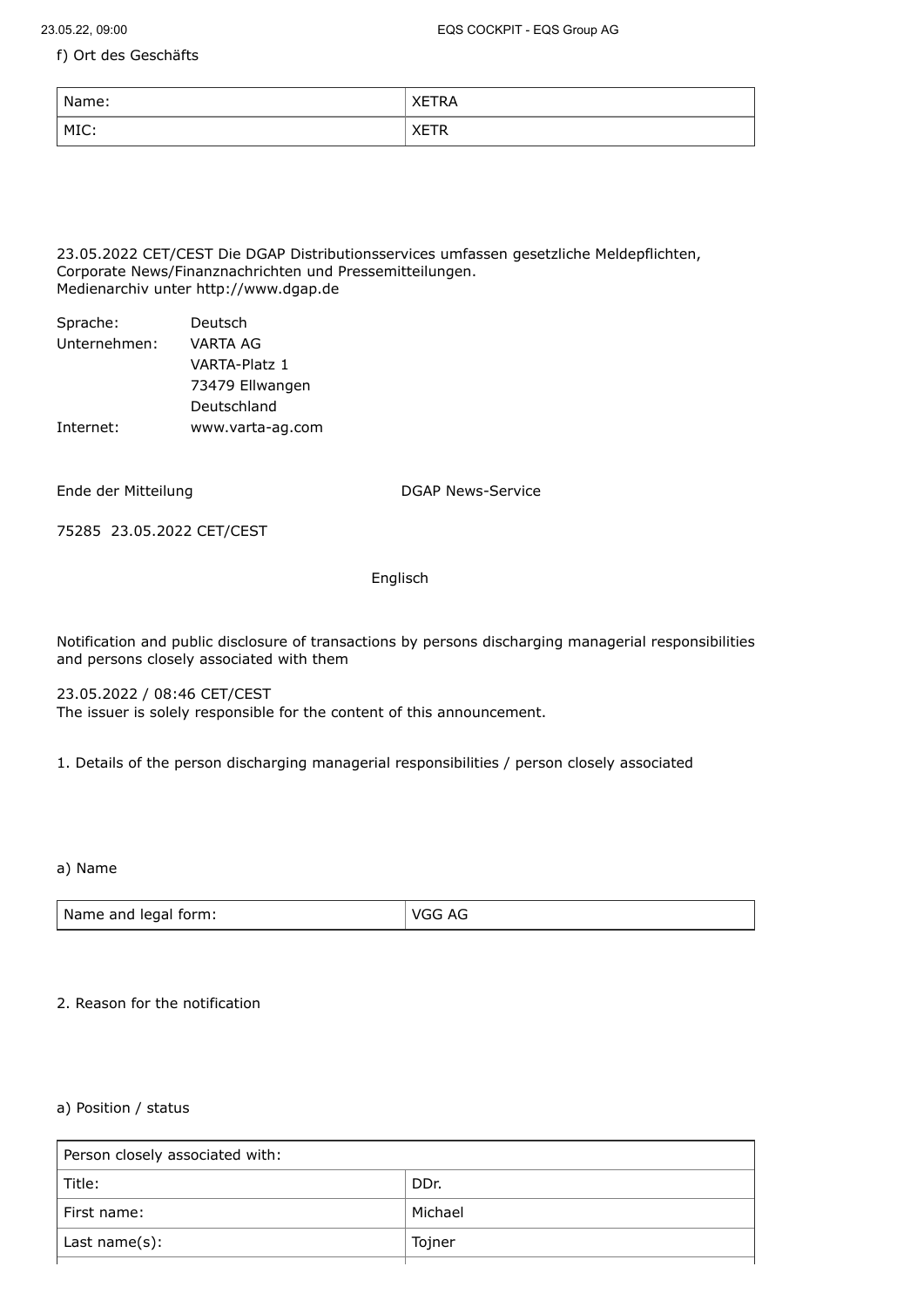| Position: | Member of the administrative or supervisory |
|-----------|---------------------------------------------|
|           | body                                        |

b) Initial notification

3. Details of the issuer, emission allowance market participant, auction platform, auctioneer or auction monitor

a) Name

VARTA AG

b) LEI

529900E7KB95KOXBWP63

4. Details of the transaction(s)

# a) Description of the financial instrument, type of instrument, identification code

| ' Type: | Share        |
|---------|--------------|
| l ISIN: | DE000A0TGJ55 |

# b) Nature of the transaction

Disposal: In connection with the IPO of VARTA AG, VGG GmbH established a stock option program (MSOP) for the benefit of the members of the Management Board and certain employees of VARTA AG and its consolidated subsidiaries. A special feature of this MSOP is that it is funded solely through shares made available by the major shareholder (VGG GmbH) and not through new shares or treasury shares of VARTA AG. This notification relates to the employees' quarterly exercise option.

Transaction linked to the exercise of share option programmes